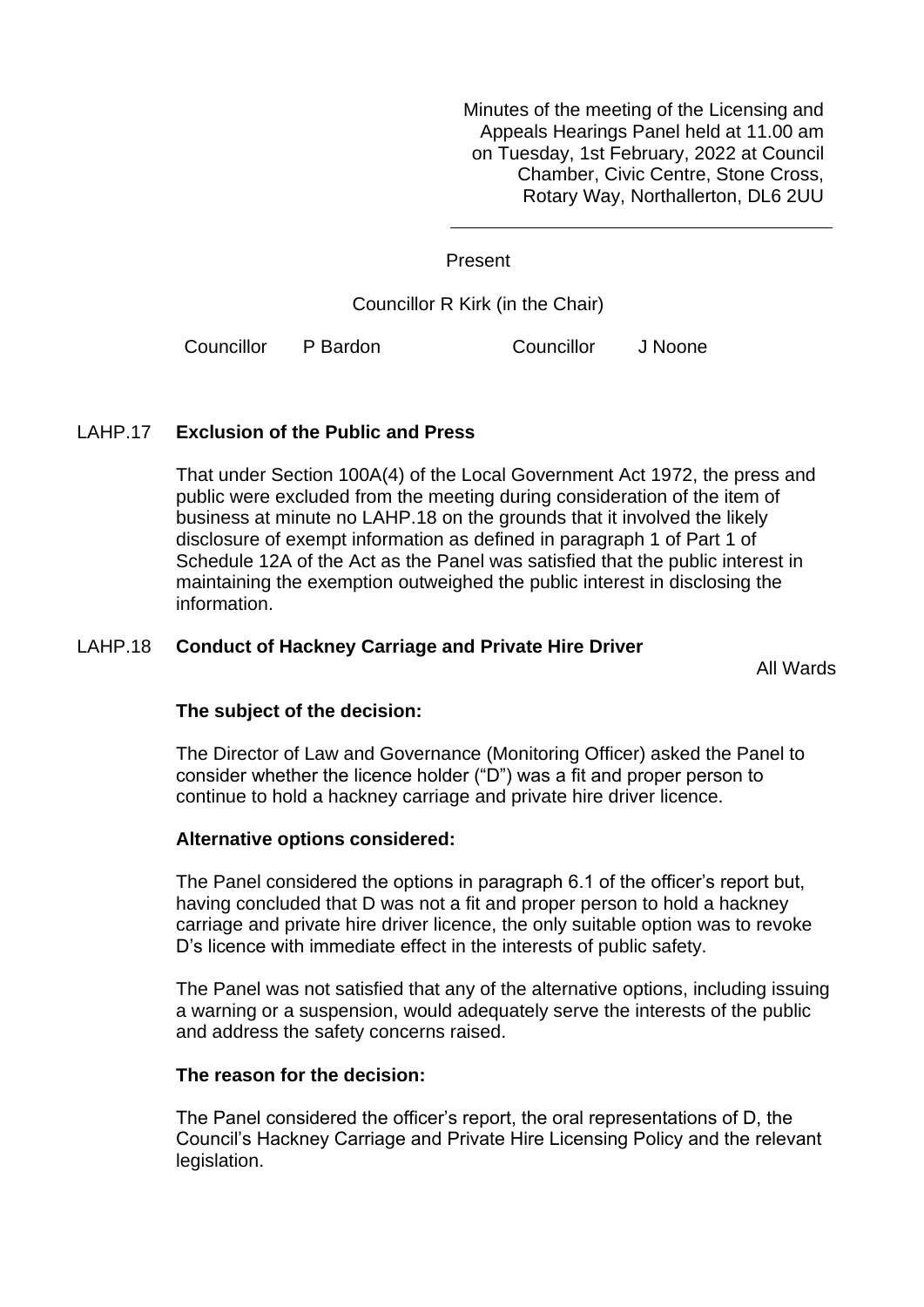The Panel was informed that the licensing team received a complaint on 11<sup>th</sup> January 2022 alleging that D's licensed hackney carriage vehicle had collided with another vehicle and failed to stop. According to the investigating officer's report of the incident, after initially denying that the vehicle had sustained any damage, D presented his vehicle for inspection at the Council offices. At this time, the inspecting officer observed significant damage to the vehicle and the hackney carriage vehicle licence was subsequently suspended with immediate effect.

When asked by the Panel why he had not stopped after colliding with another vehicle, D said that he was disappointed in himself and just panicked. The Panel noted that it is an offence under the Road Traffic Act 1988 to fail to stop following an accident or collision but acknowledged that there was no information to indicate that a criminal investigation had been initiated. In any case, the Panel was extremely concerned that D had caused damage to another vehicle and failed to stop.

The Panel was also concerned about D's claims that the vehicle was not damaged. When asked why he had made these claims, D informed the Panel that the damage observed during the inspection was actually sustained in a separate incident when D hit a concrete post a few days earlier. D confirmed that he had not reported this separate incident to the licensing team or his insurance company and he had not made any arrangements to repair the vehicle. The Panel noted that, in accordance with the Council's policy and D's hackney carriage vehicle licence conditions, any such damage would need to be reported to the Council within 72 hours of its occurrence. The Panel was satisfied that D was aware of his responsibilities in this regard and had failed to comply.

The Panel was informed of a further incident involving D in November 2019. According to a police report, a pedestrian was struck by a vehicle being driven by D. D informed the Panel that he had assisted the pedestrian to her feet but admitted that he failed to remain at the scene and that he failed to report the matter to the police, the licensing team or his insurance company. According to information received from North Yorkshire Police in relation to this incident, D was convicted of driving without due care and attention in March 2021. The Panel noted that, due to delays caused by the pandemic, the court hearing was not held until 16 months after the incident and the Council was not informed of the conviction until further enquiries were made ahead of this hearing. The Panel noted that the Council's policy at the time of D's conviction required him to disclose details of the offence within 7 days of the conviction. Again, the Panel was satisfied that D ought to have been aware of his responsibilities in this regard and failed to comply.

The Panel concluded that:

• On 23rd November 2019, D was driving without due care and attention, failed to remain at the scene of an accident and failed to report the incident to the police or the Council;